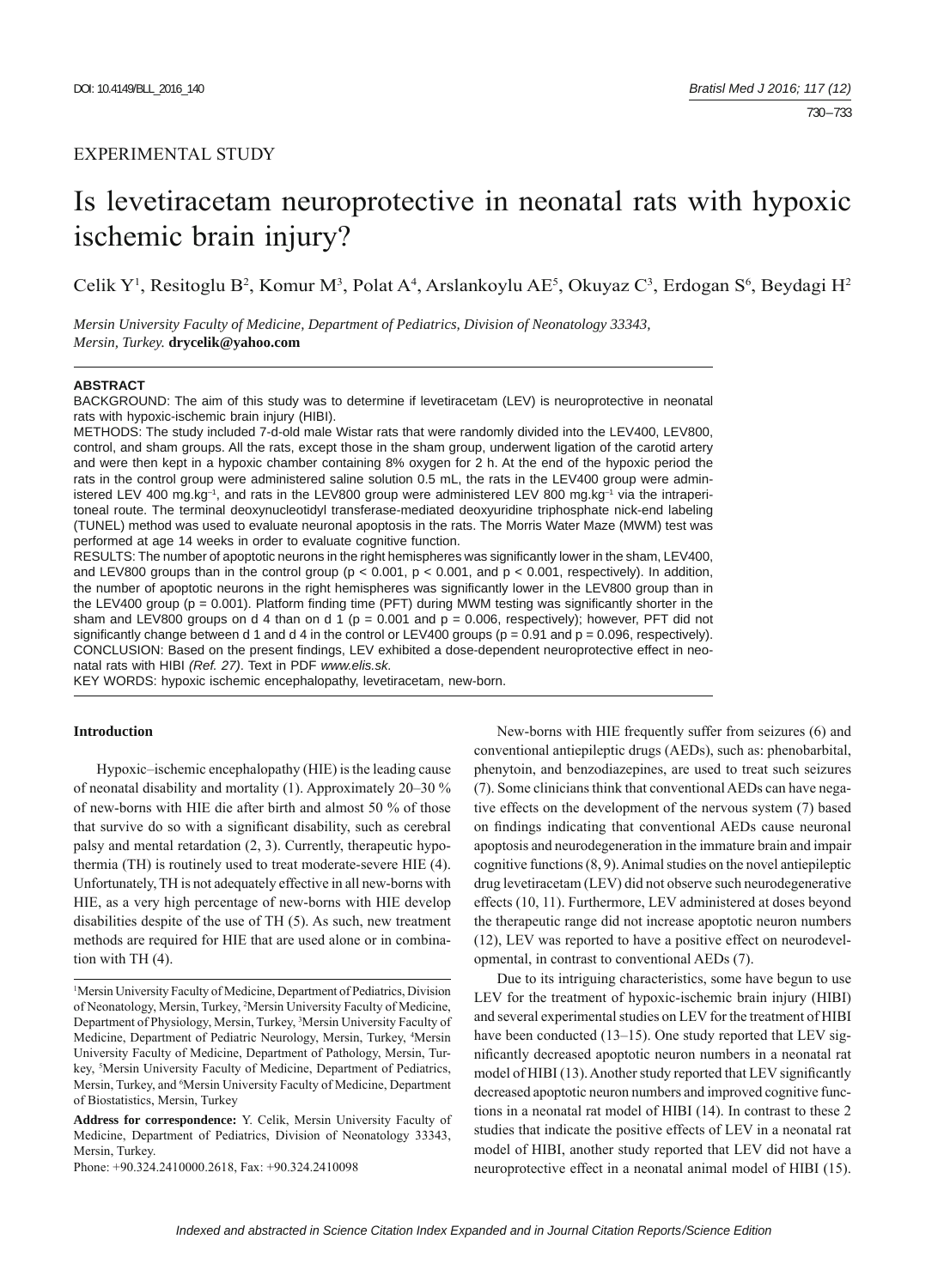Based on the current literature, the neuroprotective effect of LEV on HIBI remains unclear. The present study, therefore, aimed to determine if high-dose LEV has a neuroprotective effect in neonatal rats with HIBI.

## **Methods**

## *Study design and animals*

This randomized, controlled animal study included neonatal male Wistar rats aged 7 d. The study was conducted at Mersin University, School of Medicine, Experimental Animals Research Laboratory and Physiology Behavior Laboratory, Mersin, Turkey. The Mersin University Animal Experiments Ethics Committee approved the study protocol.

#### *Experimental groups and hypoxia–ischemia model*

The rats ( $n = 64$ ) were randomly divided into 4 equally sized groups: LEV400, LEV800, control, and sham. The neonatal rats received halothane inhalation anaesthesia for < 5 min, and then HIBI was induced according to the Levine-Rice model (16). In all rats, except those in sham group, the right carotid artery was tied with 6.0 silk sutures, followed by exposure to hypoxia for 2 h in a hypoxia chamber containing 8 % oxygen and 92 % nitrogen, and then administration of treatment according to group:

*LEV400 group* ( $n = 16$ ): The rats received LEV 400 mg.kg<sup>-1</sup> dissolved in saline via the intraperitoneal route immediately after hypoxia;

*LEV800 group* ( $n = 16$ ): The rats received LEV 800 mg.kg<sup>-1</sup> dissolved in saline via the intraperitoneal route immediately after hypoxia;

*Control group*  $(n = 16)$ : The rats received saline 0.5 mL via the intraperitoneal route immediately after hypoxia;

*Sham group* ( $n = 16$ ): Following neck dissection, the right carotid artery was located but not tied and hypoxia was not induced.

Post treatment, all of the rats were placed with their mother for a 2-h recovery period. Following the recovery period, 8 rats from each group were euthanized via cervical dislocation and decapitated. Brains were removed for analysis of neuronal apoptosis using the terminal deoxynucleotidyl transferase-mediated deoxyuridine triphosphate nick-end labeling (TUNEL) method. The remaining rats underwent Morris Water Maze (MWM) testing at age 14 weeks.

## *Histopathological evaluation*

Rat brains were examined by a pathologist blinded to which carotid artery was tied and to the treatment groups. From each euthanized rat, 1–2 samples were obtained from the subthalamic nucleus, hippocampus, and parietal cortex. The TUNEL method (in situ apoptosis detection kit, Biogen, catalog no. S7101) was used to detect neuronal DNA fragmentation.

## *TUNEL method and evaluation of apoptosis*

Coronal brain sections 5 mm thick were deparaffinised and treated with alcohol, and then incubated with protein kinase K at room temperature for 15 min. Next, endogen peroxidase activity

was extinguished using 2 %  $H_2O_2$ , and then the slices were incubated at 37 °C for 60 min in a moist chamber with 50 μL of TdT buffer. Lastly, streptavidin-biotin-peroxidase complex and diaminobenzidine were used to render the reaction visible. TUNEL-labeled slides were counter stained with 1 % methyl green. Apoptotic neurons in subthalamic nucleus, hippocampus, and parietal cortex samples obtained from both the right and left hemispheres were enumerated. Total TUNEL-positive stained neurons were calculated via light microscopy in 5 high-power fields  $(5' 400)$ to evaluate numeric density.

#### *MWM test*

Learning and memory were evaluated via standard MWM testing (17). When the rats were aged 14 weeks, MWM testing for 5 d was performed. Two d before starting MWM testing, the rats were brought to the behavioural experiments laboratory for habituation. Water at 22  $\mathrm{^{\circ}C}$  was used to fill a tank 42 cm deep. The same investigator placed the rats in the tank during all MWM tests. In all groups, MWM testing was performed between 0900 and 1400. The tank was divided into 4 equal quadrants (west, north, east, and south) and its image was transmitted to a computer screen. On d 1–4 of MWM testing a 15-cm diameter platform was placed in the middle of the east quadrant and adjusted to a height of 40 cm, so that it could not be observed from outside the tank. On d 1 of the experiment, all rats were placed in the water once in each quadrant, starting from the west quadrant and proceeding clockwise to the other 3, with their heads turned toward the wall of the water maze. On each successive d (d 2–4) of the experiment, the rats were placed first in the north, east, and then south quadrant.

When the rats were dropped into the water they were expected to find the hidden platform in the east quadrant within 60 s. Rats that could not locate the platform within 60 s were guided by hand to the platform and kept there for 15 s. Platform finding time (PFT) was recorded for each d/starting quadrant. On d 5 of the experiment, the hidden platform in the east quadrant was removed, and then all rats were dropped into the water in the west quadrant and were kept in the water for 60 s, and time (s) spent in the east quadrant (which previously contained the platform) was recorded.

#### *Statistical analysis*

Data were analysed using SPSS v.11.5 for Windows (SPSS, Inc., Chicago IL.). The normality of the distribution of continuous variables was determined via the Shapiro–Wilk test. Differences between measurements on d 1, 2, 3, and 4 in each group were determined using variance analysis, which was also used to identify inter-group differences, Levene's test was used to determine the homogeneity of variances. When variance was homogenous, oneway ANOVA was used, and the Welch test was used when it was not homogenous. One-way ANOVA and the Welch tests were also used to analyse inter-group differences in time spent in the east quadrant on d 5. Tukey's and Games–Howell tests were used for paired comparisons. The paired samples t test was used to identify differences between left and right hemisphere apoptotic neuron counts within each group. Inter-group differences between right and left hemisphere measurements were determined via one-way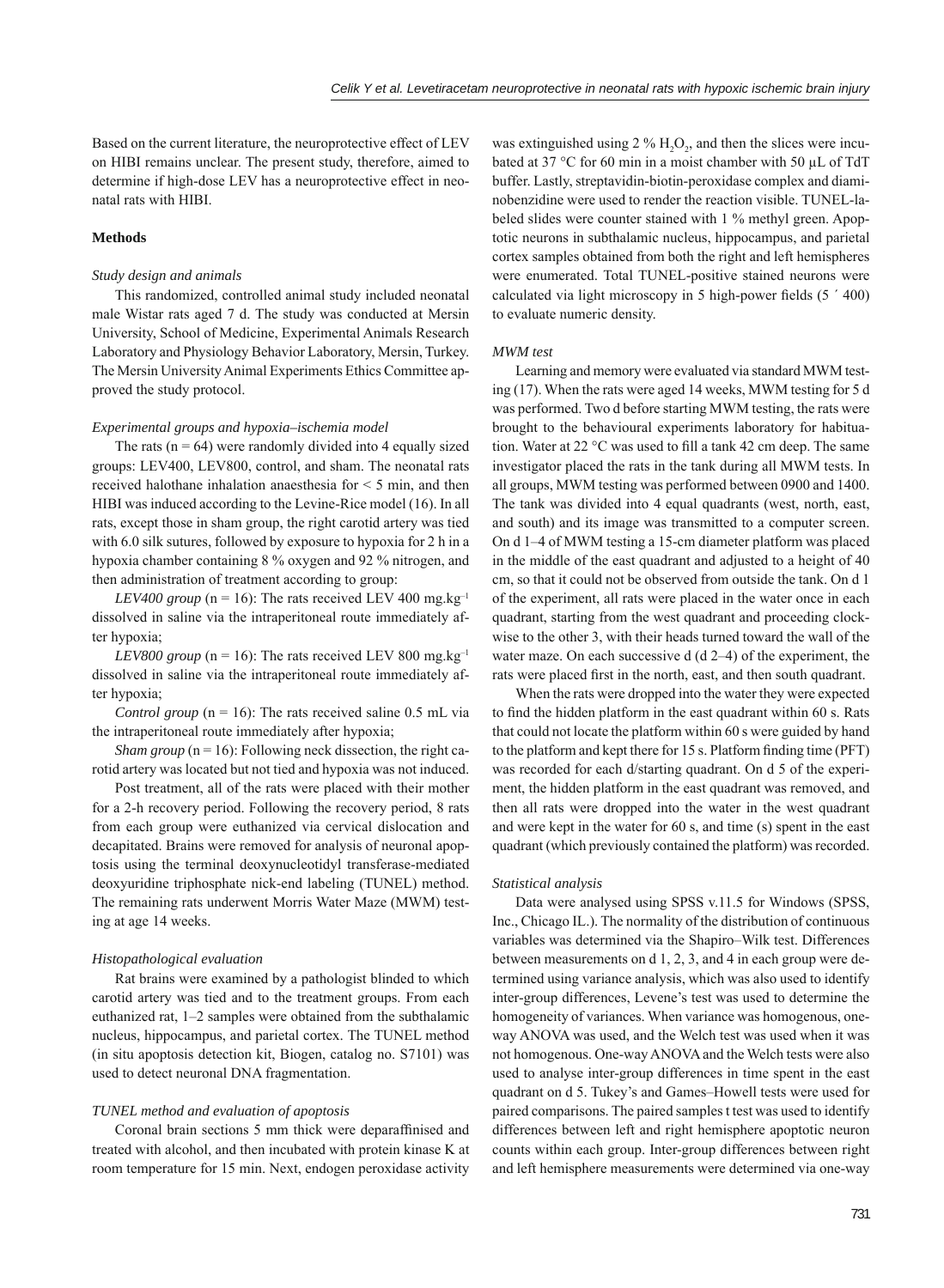## 730 – 733

ANOVA and the Welch test. Descriptive statistics are shown as the mean  $\pm$  SD. The level of statistical significance was set at p < 0.05.

## **Results**

Overall, 2 of the 64 rats included in the study died during administration of hypoxia (1 from the control group and 1 from the LEV400 group). In total, 32 rats were euthanized and decapitated for assessment of neuronal apoptosis. The remaining 30 rats underwent MWM testing at age 14 weeks (8 in the sham group, 7 in the control group, 7 in the LEV400 group, and 8 in the LEV800 group).

## *Neuronal apoptosis*

There were significantly more apoptotic neurons in the right hemispheres than in the left hemispheres in the control group, LEV400, and LEV800 groups ( $p < 0.001$ ,  $p < 0.001$ , and  $p <$ 0.001, respectively). The number of apoptotic neurons in the right hemispheres in the sham, LEV400, and LEV800 groups was significantly lower than in the control group ( $p \le 0.001$ ,  $p \le 0.001$ , and  $p < 0.001$ , respectively). The right hemisphere apoptotic neuron count in the sham group was significantly lower than in the LEV400 and LEV800 groups ( $p \le 0.001$  and  $p \le 0.003$ , respectively). Furthermore, the right hemisphere apoptotic neuron count in the LEV800 group was significantly lower than in the LEV400 group ( $p = 0.001$ ). The left hemisphere apoptotic neuron count in the sham group, LEV400 group, and LEV800 group was significantly lower than in the control group ( $p \le 0.001$ ,  $p = 0.001$  and  $p < 0.001$  respectively). The left hemisphere apoptotic neuron count did not differ significantly between the sham, LEV400, and LEV800 groups ( $p = 0.377$ ,  $p = 1.000$ , and  $p = 0.613$ , respectively).

## *MWM test*

There weren't any significant differences in PFT on d 1 between the 4 groups ( $p > 0.05$ ). On d 2, PFT was significantly shorter in the sham and LEV800 groups than in the control group ( $p <$ 0.001 and  $p = 0.013$ , respectively). PFT on d 3 and d 4 was significantly shorter in the sham and LEV800 groups than in the control group. PFT was significantly shorter on d 4 than on d 1 in the sham and LEV800 groups ( $p = 0.001$  and  $p = 0.006$ , respectively), but not in the control group or LEV400 group ( $p = 0.091$  and  $p = 0.096$ , respectively). Mean time spent in the east quadrant on d 5 was  $17.3 \pm 6.7$  s in the control group, versus  $26.0 \pm 5.9$  s in the sham group,  $20.8 \pm 9.7$  s in the LEV800 group, and  $19.9 \pm 9.1$  s in the LEV400 group. There weren't any significant differences in time spent in the east quadrant on d 5 between the 4 groups ( $p > 0.05$ ).

## **Discussion**

Seizures are not the only clinical symptom in new-borns with HIE, but such seizures exacerbate existing brain damage (18). Efficient treatment of seizures is therefore important in new-borns with HIE (19). Although LEV is not yet approved for the treatment of seizures in new-borns, it is frequently used as such off-label (20). In contrast to conventional AEDs, LEV is reportedly not neurotoxic, making it an attractive option for clinicians (12, 21).

Manthey et al (21) reported that LEV was not neurotoxic when administered via the intraperitoneal route to 7-d-old rats in similar therapeutic doses in humans  $(5, 10, 25, 50,$  and  $100$  mg.kg<sup>-1</sup>). Kim et al (12) reported that they didn't observe neuronal apoptosis associated with LEV administered via the intraperitoneal route to 7-d-old rats at higher than therapeutic doses (250, 1000, and 1500 mg.kg–1). Similarly, in the present study, there wasn't an increase in neuronal apoptosis in response to high-dose LEV (400 and 800  $mg \, \text{kg}^{-1}$ ). In addition to the lack of neurotoxicity, LEV is an attractive treatment option because of its reported neuroprotective effects (22). Hanin and Klitgaard (11) showed that intraperitoneal administration of LEV in an adult rat model of middle cerebral artery occlusion reduced infarct volume in a dose-dependent manner. Zou et al (23) administered LEV (50 mg. $\times$ kg<sup>-1</sup> $\times$ d<sup>-1</sup>) intraperitoneally for 20 d to adult rats with traumatic brain injury beginning on d 1 of injury and reported a significant reduction in brain damage. Talos et al (24) showed that pre-treatment with LEV (25 and 50 mg.kg–1) in 10-d-old rats with hypoxia-induced seizures reduced the cumulative duration of behavioural and electrographic seizures. Moreover, Talos et al (24) reported a significant reduction in the duration of seizures and in neuronal loss in 40-d-old rats with kainic acid-induced seizures that were pre-treated with LEV, as compared to rats not pre-treated with LEV. Despite a different study design, the present findings are in agreement with those of earlier studies. In the present study, intraperitoneal LEV administration resulted in a significant decrease in neuronal apoptosis and significant improvement in cognitive test findings.

Following reports of the neuroprotective effects of LEV and several subsequent experimental studies, many researchers have begun to wonder if LEV could be useful in treating neonatal HIBI (13–15). Kilicdag et al (13) administered intraperitoneal LEV 80 mg.kg–1 to 7-d-old rats following hypoxia and continued administering LEV 40 mg×kg<sup>-1</sup>×d<sup>-1</sup> for 7 d, and reported a significant decrease in neuronal apoptosis. Similarly, Komur et al. (14) administered a single dose of LEV intraperitoneally  $(100 \text{ or } 200 \text{ mg} \text{ kg}^{-1})$ after a hypoxic period in 7-d-old rats with HIBI, and observed that LEV significantly decreased neuronal apoptosis in a dose-dependent manner and significantly improved cognitive function. In contrast, Griesmaier et al (15) did not observe that LEV was neuroprotective in a neonatal rat model of HIBI, but noted that LEV further exacerbated brain damage under normothermic conditions.

In the present study, higher doses of LEV than previously studied (400 and 800 mg.kg–1) were administered in a neonatal rat model of HIBI, based on earlier reports of a dose-dependent neuroprotective effect (14) and because numerous animal studies did not report toxic effects at LEV dose of 1000-1500 mg.kg<sup>-1</sup> (12). As reported by Kilicdag et al (13) and Komur et al (14), LEV was observed to be neuroprotective in the present study's neonatal rats with HIBI. In the present study, LEV significantly decreased neuronal apoptosis and resulted in a significant improvement in cognitive function. In addition, the neuroprotective effect of LEV was higher at  $800 \text{ mg} \cdot \text{kg}^{-1}$  than at  $400 \text{ mg} \cdot \text{kg}^{-1}$ . Nonetheless, the present findings are not in agreement with those of Griesmaier et al. (15), which might be because of differences in the LEV dosage and the timing of administration. In the present study, LEV was